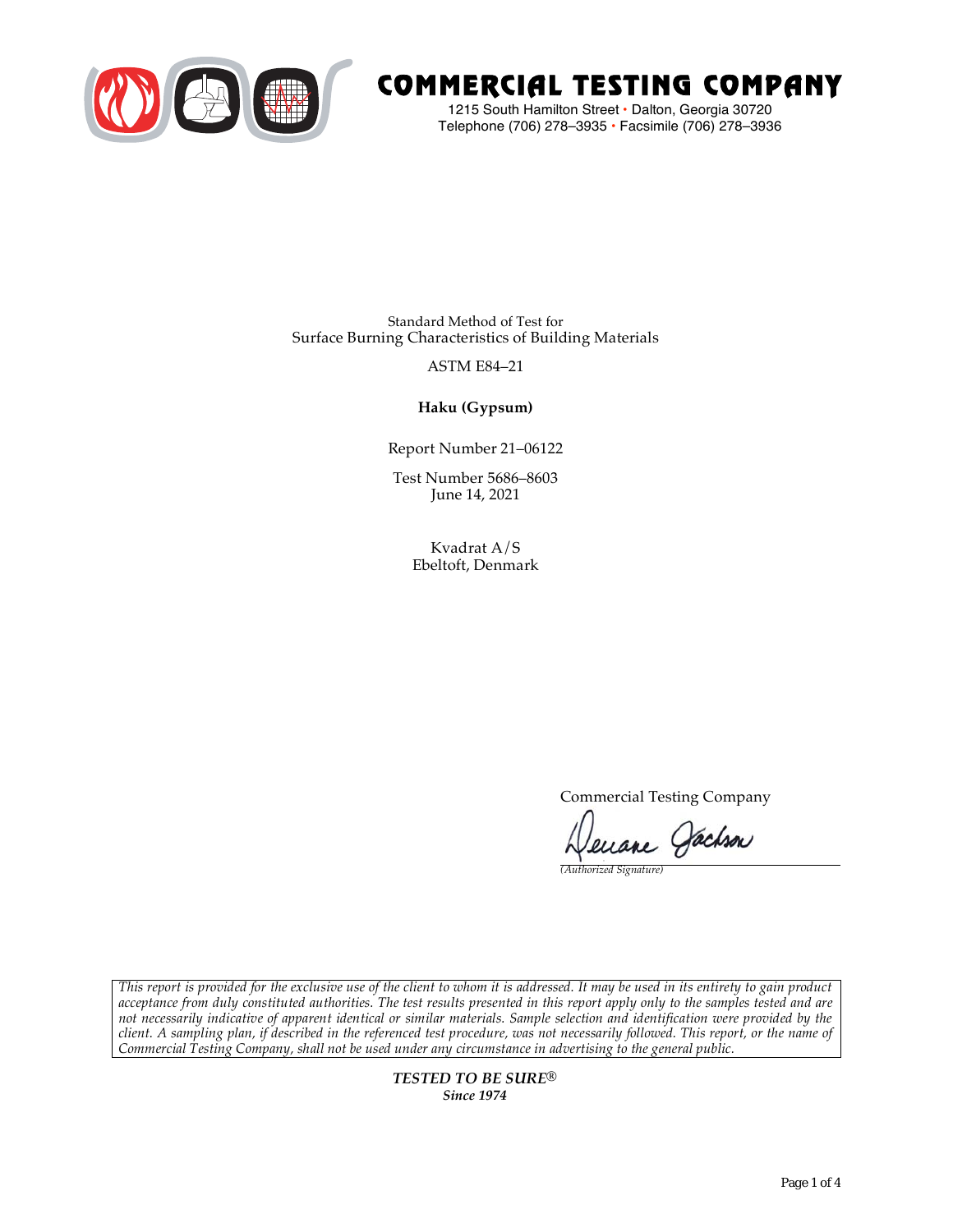#### **INTRODUCTION**

This report is a presentation of results of a surface flammability test on a material submitted by Kvadrat A/S, Ebeltoft, Denmark.

The test was conducted in accordance with the ASTM International fire-test-response standard E84–21, *Surface Burning Characteristics of Building Materials*, sometimes referred to as the Steiner tunnel test. ASTM E84 is an American National Standard (ANSI) and has been approved for use by agencies of the Department of Defense. The ASTM E84 test method is the technical equivalent of UL No. 723. The test is applicable to exposed interior surfaces such as walls and ceilings. The test is conducted with the specimen in the ceiling position with the surface to be evaluated face down toward the ignition source. Thus, specimens shall either be self-supporting by its own structural quality, held in place by added supports along the test surface, or secured from the back side.

This standard is used to measure and describe the response of materials, products, or assemblies to heat and flame under controlled conditions, but does not by itself incorporate all factors required for firehazard or fire-risk assessment of the materials, products, or assemblies under actual fire conditions.

#### **PURPOSE**

The purpose of the test is to provide only the comparative measurements of surface flame spread and smoke development of materials with that of select grade red oak and fiber–reinforced cement board, Grade II, under specific fire exposure conditions with the smoke area of heptane used to establish the smoke-developed index. The test exposes a nominal 24-foot long by 20-inch wide test specimen to a controlled air flow and flaming fire adjusted to spread the flame along the entire length of a red oak specimen in  $5\frac{1}{2}$  minutes. During the 10-minute test duration, flame spread over the specimen surface are measured and recorded. Test results are calculated relative to red oak, which has an arbitrary rating of 100, and fiber–reinforced cement board, Grade II, which has a rating of 0. The 100 smoke-developed index is calculated using the smoke area of heptane.

The test results are expressed as Flame Spread Index and Smoke-Developed Index. The Flame Spread Index is defined in ASTM E176 as "a number or classification indicating a comparative measure derived from observations made during the progress of the boundary of a zone of flame under defined test conditions." The Smoke-Developed Index, a term specific to ASTM E84, is defined as "a number or classification indicating a comparative measure derived from smoke obscuration data collected during the test for surface burning characteristics." There is not necessarily a relationship between the two measurements.

The method does not provide for measurement of heat transmission through the surface tested, the effect of aggravated flame spread behavior of an assembly resulting from the proximity of combustible walls and ceilings, or classifying a material as noncombustible solely by means of a Flame Spread Index.

The zero reference and other parameters critical to furnace operation are verified on the day of the test by conducting a 10–minute test using 1/4–inch fiber–reinforced cement board, Grade II. Periodic tests using NOFMA certified 23/32–inch select grade red oak flooring provide data for the 100 flame spread reference with heptane providing data for calculating the 100 smoke-developed index. These procedures are more fully described in Section 7of the E84 Standard.

#### **TEST SAMPLE**

The test sample, selected by the client, was identified as **Haku (Gypsum)**, 100% polyurethane/silicone (surface) polyester backing with a total weight of 15.3 ounces per square yard. Three test panels, each measuring two feet wide by eight feet in length, were prepared by adhering the material to 5/8-inch thick Type X gypsum board complying with ASTM Specification C1396 using Gardner-Gibson Dynamite 111 Heavy Duty Wallcovering Adhesive. The adhesive was applied to the smooth side of the gypsum wallboard, the material placed into the adhesive, and rolled with a segmented roller. This method of sample preparation is described in ASTM E2404-17, Standard Practice for *Specimen Preparation and Mounting of Textile, Paper or Polymeric (Including Vinyl) and Wood Wall or Ceiling Coverings, Facings and*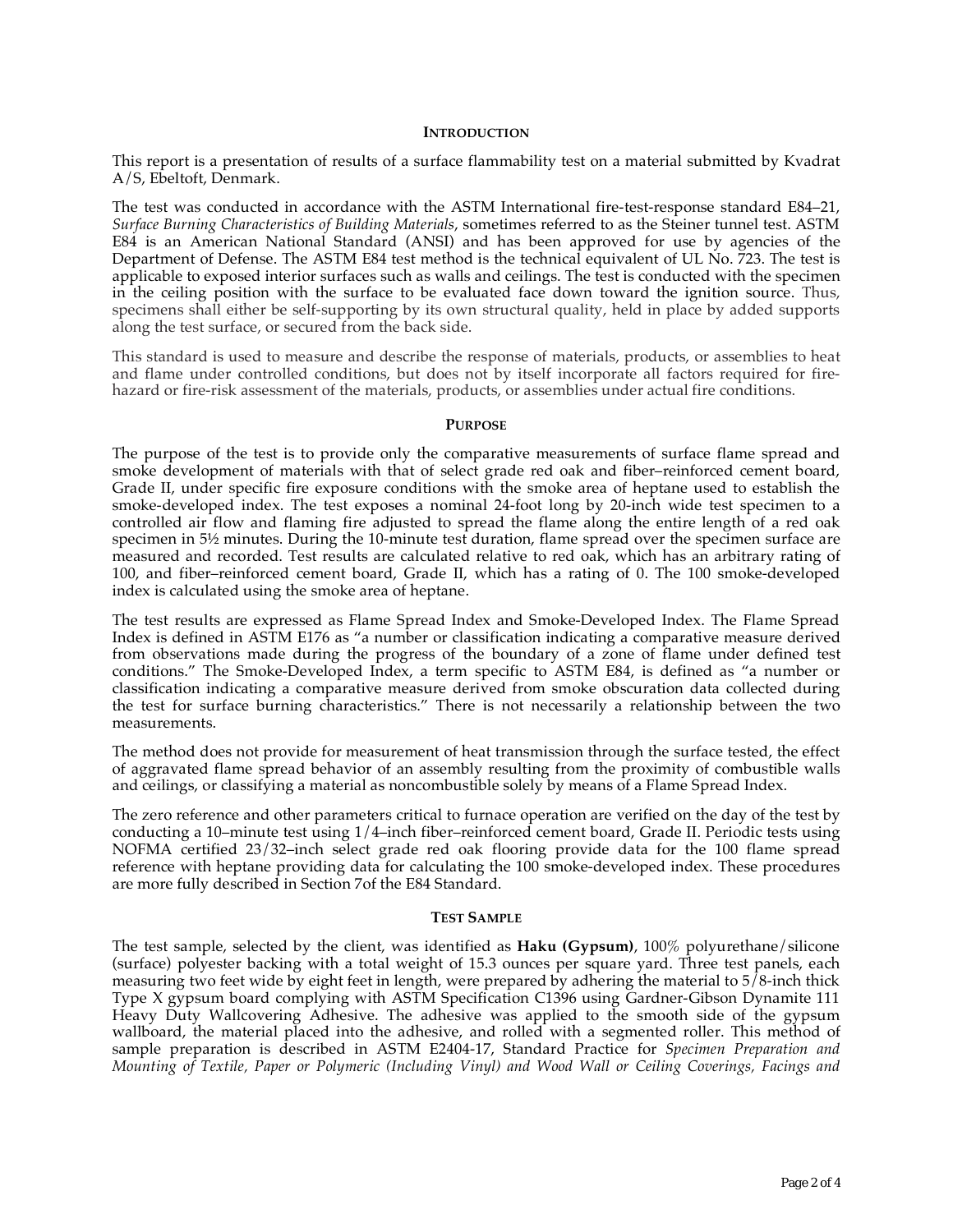*Veneers, to Assess Surface Burning Characteristics*, Section 8.3, Wall or Ceiling Coverings Intended to be Applied over Gypsum Board. After dead-stacking overnight, the prepared panels were transferred to storage racks and conditioned to equilibrium in an atmosphere with the temperature maintained at 71  $\pm$  $2^{\circ}F$  and the relative humidity at 50  $\pm$  5 percent. For testing, the panels were placed end-to-end on the ledges of the tunnel furnace and the test conducted with no auxiliary support mechanism.

#### **TEST RESULTS**

The test results, calculated on the basis of observed flame propagation and the integrated area under the recorded smoke density curve, are presented below. The Flame Spread Index obtained in E84 is rounded to the nearest number divisible by five. Smoke-Developed Indices are rounded to the nearest number divisible by five unless the Index is greater than 200. In that case, the Smoke-Developed Index is rounded to the nearest 50 points. The rounding procedures are more fully described in Sections 9.1, 9.2, and X3 of the E84 Standard. The flame spread and smoke development data are presented graphically at the end of this report.

| <b>Test Specimen</b>                    | Flame Spread Index | Smoke-Developed Index |
|-----------------------------------------|--------------------|-----------------------|
| Fiber-Reinforced Cement Board, Grade II |                    |                       |
| Red Oak Flooring                        | 100                |                       |
| Heptane, (HPLC) Grade                   |                    | 100                   |
| Haku (Gypsum)                           | 75                 | 40                    |

#### **OBSERVATIONS**

Specimen ignition over the burners occurred at 0.17 minute. Surface flame spread was observed to a maximum distance of 14.32 feet beyond the zero point at 1.62 minutes. The maximum temperature recorded during the test was 672°F. For information purposes, the actual (unrounded) Flame Spread and Smoke-Developed Indices were 73.4 and 39.5 respectively.

### **CLASSIFICATION**

The Flame Spread Index and Smoke-Developed Index values obtained by ASTM E84 tests are frequently used by code officials and regulatory agencies in the acceptance of interior finish materials for various applications. The most widely accepted classification system is described in the National Fire Protection Association publication NFPA 101 *Life Safety Code*, where:

| Class A | 0 – 25 Flame Spread Index             | 0 – 450 Smoke-Developed Index   |
|---------|---------------------------------------|---------------------------------|
|         | Class B $26 - 75$ Flame Spread Index  | $0 - 450$ Smoke-Developed Index |
|         | Class C $76 - 200$ Flame Spread Index | $0 - 450$ Smoke-Developed Index |

Class A, B, and C correspond to Type I, II, and III respectively in other codes. They do not preclude a material being otherwise classified by the authority of jurisdiction.